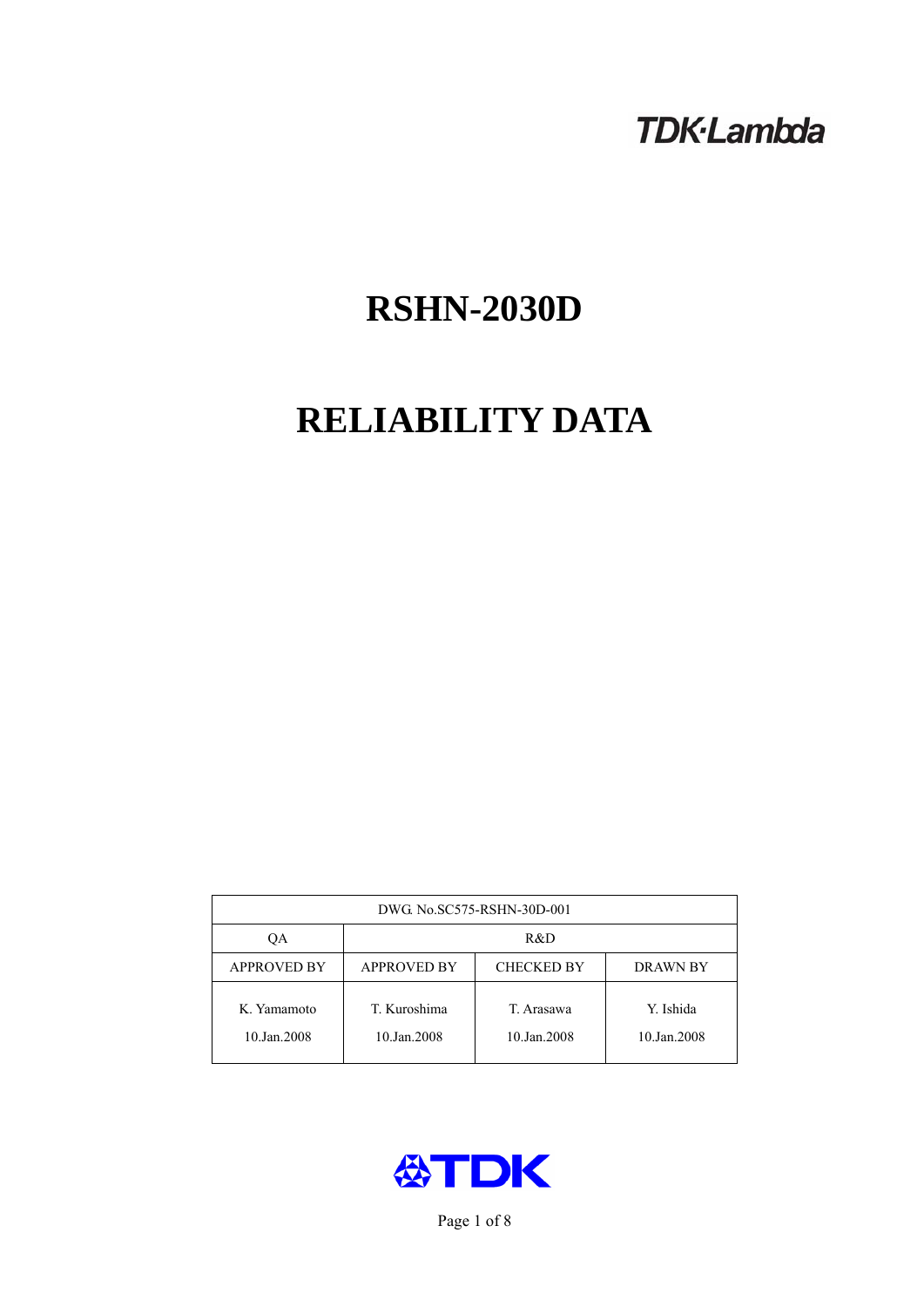#### **RSHN-2030D**

# **I N D E X**

|                                     | Page   |
|-------------------------------------|--------|
| 1. Calculated Values of MTBF        | Page-3 |
| 2. Vibration Test                   | Page-4 |
| 3. Heat Cycle Test                  | Page-5 |
| 4. Humidity Test                    | Page-6 |
| 5. High Temperature Resistance Test | Page-7 |
| 6. Low Temperature Storage Test     | Page-8 |

The following data are typical values. As all units have nearly the same characteristics, the data to be considered as ability values.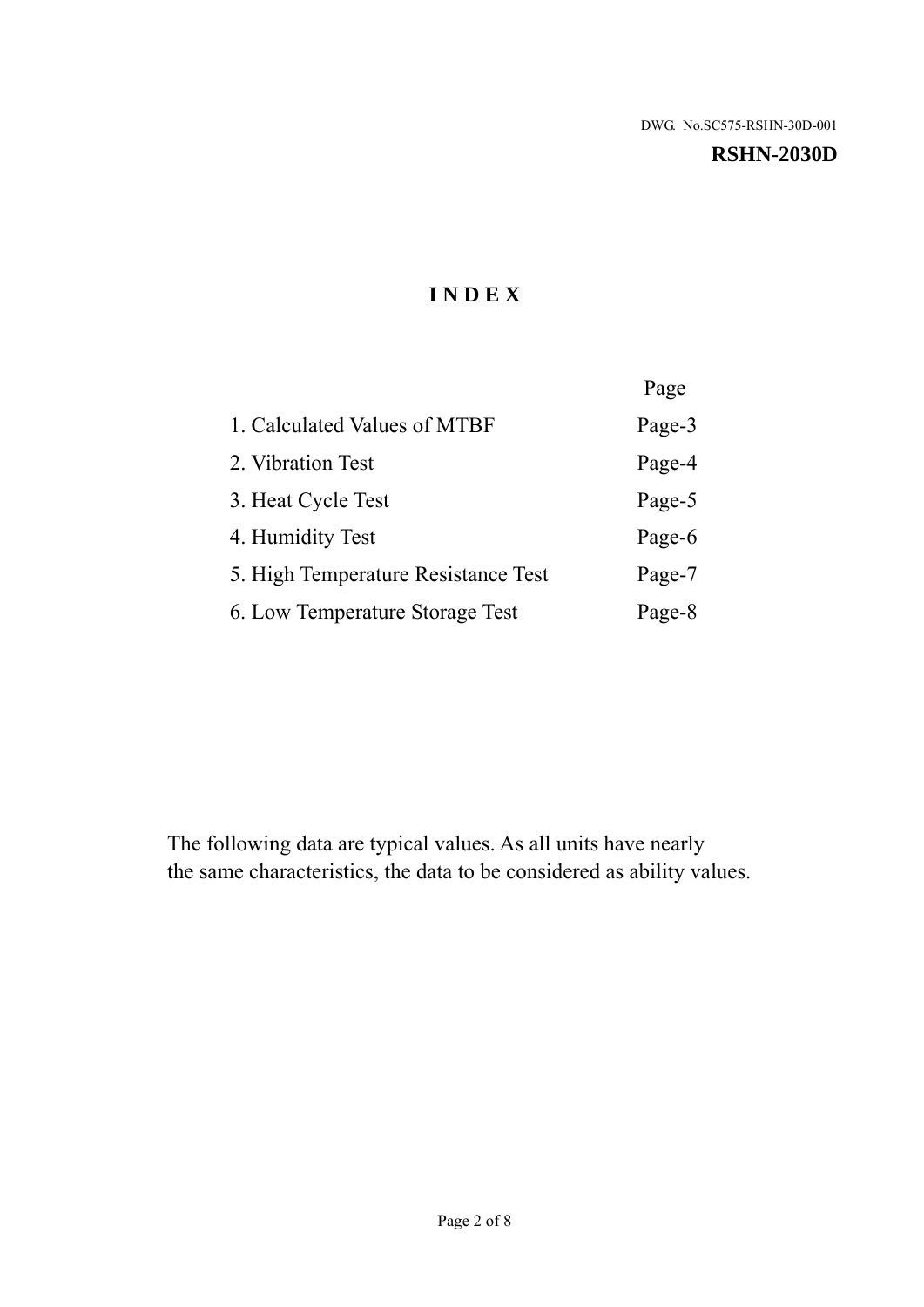#### **RSHN-2030D**

1. Calculated values of MTBF

MODEL : RSHN-2030D

(1) Calculating Method

 Calculated based on parts stress reliability projection of MIL-HDBK-217F NOTICE2.

Individual failure rates  $\lambda$  G is given to each part and MTBF is calculated by the count of each part.

$$
MTBF = \frac{1}{\lambda_{\text{equip}}} = \frac{1}{\sum_{i=1}^{n} N_i (\lambda_G \pi_Q)_i} \times 10^6 \text{ (hours)}
$$

| : Total equipment failure rate (Failure / $10^6$ Hours)                   |
|---------------------------------------------------------------------------|
| : Generic failure rate for the $\hbar$ generic part                       |
| (Failure/ $10^6$ Hours)                                                   |
| : Quantity of <i>i</i> th generic part                                    |
| : Number of different generic part categories                             |
| : Generic quality factor for the <i>i</i> th generic part ( $\pi Q = 1$ ) |
|                                                                           |

- (2) MTBF Values
	- GF : Ground, Fixed

 $MTBF = 5,410,084$  (Hours)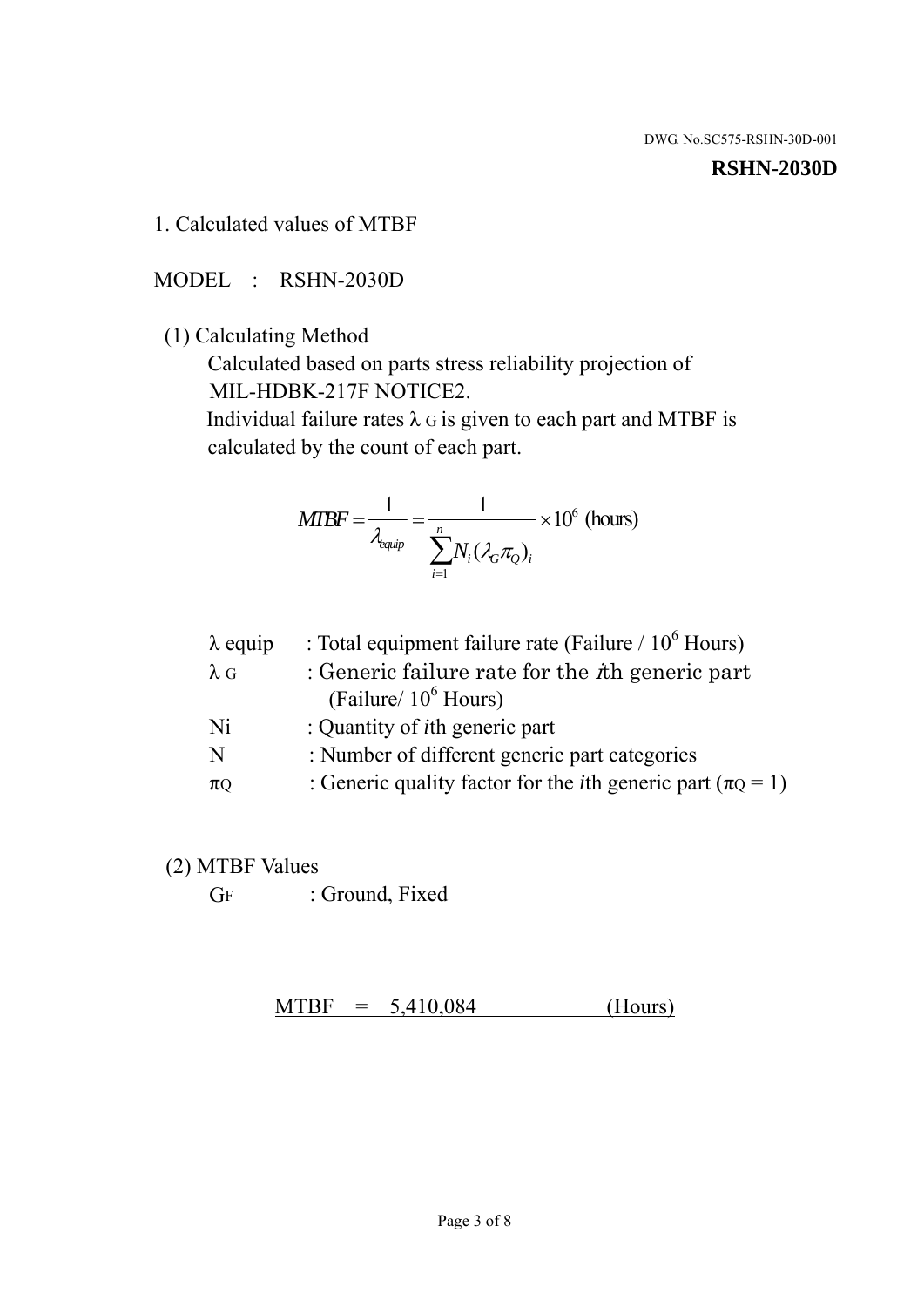#### **RSHN-2030D**

2. Vibration Test

# MODEL : RSHN-2030D (Representation Product : RSEN-2030D)

- (1) Vibration Test Class Frequency Variable Endurance Test
- (2) Equipment Used Controller VS-1000-6, Vibrator 905-FN ( IMV CORP.)
- (3) The Number of D.U.T. (Device Under Test) 5 units
- (4) Test Condition
	- · Frequency : 10~55Hz
	- $\cdot$  Acceleration : 9.8m/s<sup>2</sup>, Sweep for 1 min.
	- · Dimension and times : X, Y and Z directions for 1 hour each.

# (5) Test Method

Fix the D.U.T. on the fitting-stage

# (6) Test Results

PASS

#### Typical Sample Data

| . .                           |                                 |                   |                     |                     |
|-------------------------------|---------------------------------|-------------------|---------------------|---------------------|
| Check item                    | Spec.                           |                   | <b>Before Test</b>  | After Test          |
|                               | Differential Mode: 25dBmin.     | $0.4$ MHz         | 38.80               | 39.10               |
|                               |                                 | 30 MHz            | 56.51               | 55.42               |
| Attenuation (dB)              | Common Mode: 25dBmin.           | 2 MHz             | 36.23               | 36.01               |
|                               |                                 | 30 MHz            | 37.14               | 36.63               |
| Leakage Current (mA)          | $1mA$ max. $(250V, 60Hz)$       | Line1             | 0.41                | 0.40                |
|                               |                                 | Line <sub>2</sub> | 0.41                | 0.40                |
| DC Resistance $(m\Omega)$     | 6m $\Omega$ max.                |                   | 3.62                | 3.60                |
| <b>Test Voltage</b>           | $L-L: 1768Vdc$ 60s.             |                   | OK                  | OK.                 |
|                               | $L-E$ : 2500Vac 60s.            |                   |                     |                     |
| Isolation Resistance ( $MQ$ ) | $100M \Omega$ min. (500Vdc 60s) |                   | $4.0 \times 10^{6}$ | $4.0 \times 10^{6}$ |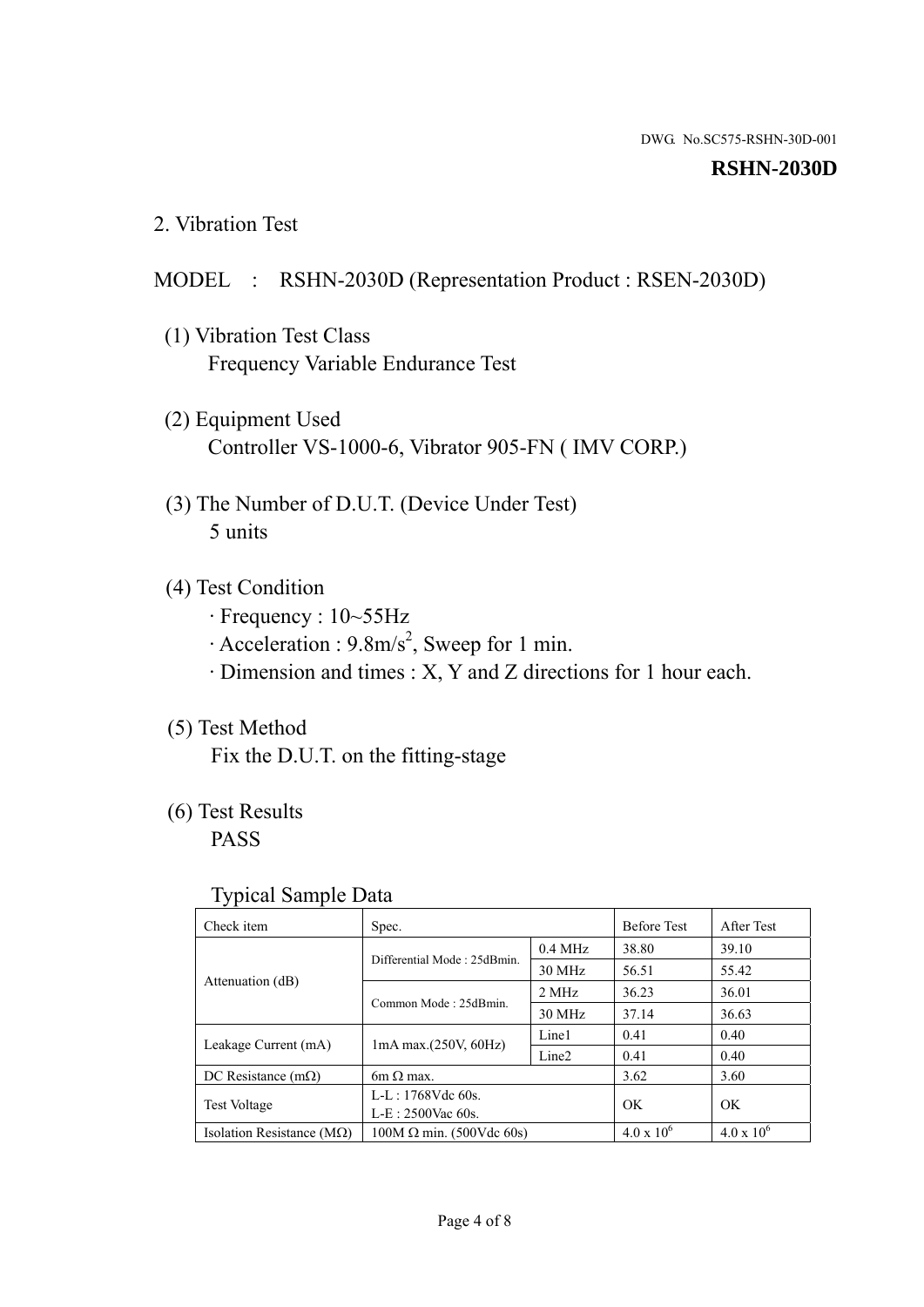3. Heat Cycle Test

## MODEL : RSHN-2030D (Representation Product : RSEN-2030)

- (1) Equipment Used TEMPERATURE CHAMBER TSA-71H-W (ESPEC CORP.)
- (2) The Number of D.U.T. (Device Under Test) 5 units
- (3) Test Conditions
	- · Ambient Temperature : -25~+85°C · Test Cycles : 100cycles



(4) Test Method

 Before the test check if there is no abnormal characteristics and put the D.U.T. in the testing chamber. Then test it in the above cycles, After the test is completed leave it for 1 hour at room temperature and check it if there is no abnormal each characteristics.

(5) Test Results

PASS

| <b>Typical Sample Data</b> |  |  |
|----------------------------|--|--|
|----------------------------|--|--|

| Check item                    | Spec.                           |                   | <b>Before Test</b> | After Test        |
|-------------------------------|---------------------------------|-------------------|--------------------|-------------------|
|                               |                                 | $0.4$ MHz         | 40.06              | 40.06             |
|                               | Differential Mode: 25dBmin.     | 30 MHz            | 55.64              | 57.12             |
| Attenuation (dB)              | Common Mode: 25dBmin.           | 2 MHz             | 35.40              | 36.74             |
|                               |                                 | 30 MHz            | 37.70              | 37.36             |
| Leakage Current (mA)          | $1mA$ max. $(250V, 60Hz)$       | Line1             | 0.41               | 0.49              |
|                               |                                 | Line <sub>2</sub> | 0.42               | 0.48              |
| DC Resistance $(m\Omega)$     | $6m \Omega$ max.                |                   | 3.48               | 3.22              |
| <b>Test Voltage</b>           | L-L: $1768V$ de $60s$ .         |                   | OK                 | OK                |
|                               | $L-E: 2500$ Vac 60s.            |                   |                    |                   |
| Isolation Resistance ( $MQ$ ) | $100M \Omega$ min. (500Vdc 60s) |                   | $9.5 \times 10^5$  | $9.4 \times 10^5$ |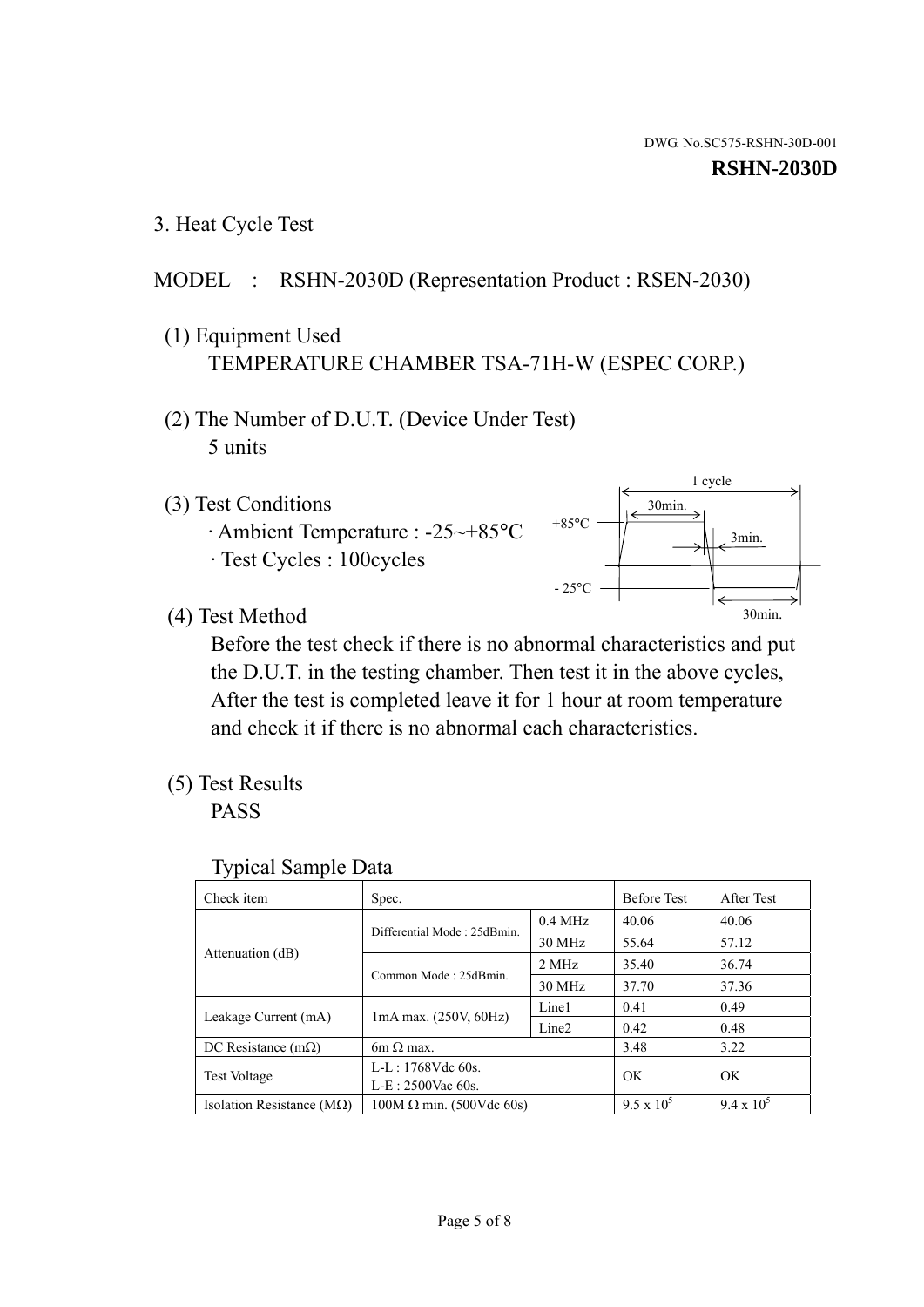4. Humidity Test

# MODEL : RSHN-2030D (Representation Product : RSEN-2030)

- (1) Equipment Used TEMP. & HUMID. CHAMBER PR-4KT (ESPEC CORP.)
- (2) The Number of D.U.T. (Device Under Test) 5 units

## (3) Test Conditions

- · Ambient Temperature : +40°C
- · Test Time : 500 hours
- · Ambient Humidity : 90~95% RH No Dewdrop

# (4) Test Method

 Before the test check if there is no abnormal characteristics and put the D.U.T. in the testing chamber. Then test it in the above conditions. After the test is completed leave it for 1 hour at room temperature and check it if there is no abnormal each characteristics.

## (5) Test Results

PASS

| ┙┸                                 |                                 |                   |                     |                     |
|------------------------------------|---------------------------------|-------------------|---------------------|---------------------|
| Check item                         | Spec.                           |                   | <b>Before Test</b>  | After Test          |
|                                    |                                 | $0.4$ MHz         | 40.92               | 39.42               |
|                                    | Differential Mode: 25dBmin.     | 30 MHz            | 57.38               | 55.62               |
| Attenuation (dB)                   | Common Mode: 25dBmin.           | 2 MHz             | 36.16               | 36.22               |
|                                    |                                 | 30 MHz            | 37.34               | 37.92               |
| Leakage Current (mA)               | $1mA$ max. $(250V, 60Hz)$       | Line1             | 0.42                | 0.41                |
|                                    |                                 | Line <sub>2</sub> | 0.42                | 0.43                |
| DC Resistance $(m\Omega)$          | 6m $\Omega$ max.                |                   | 3.62                | 3.58                |
| <b>Test Voltage</b>                | $L-L: 1768Vdc$ 60s.             |                   | OK                  | OK                  |
|                                    | $L-E: 2500$ Vac 60s.            |                   |                     |                     |
| Isolation Resistance ( $M\Omega$ ) | $100M \Omega$ min. (500Vdc 60s) |                   | $3.6 \times 10^{6}$ | $4.5 \times 10^{6}$ |

#### Typical Sample Data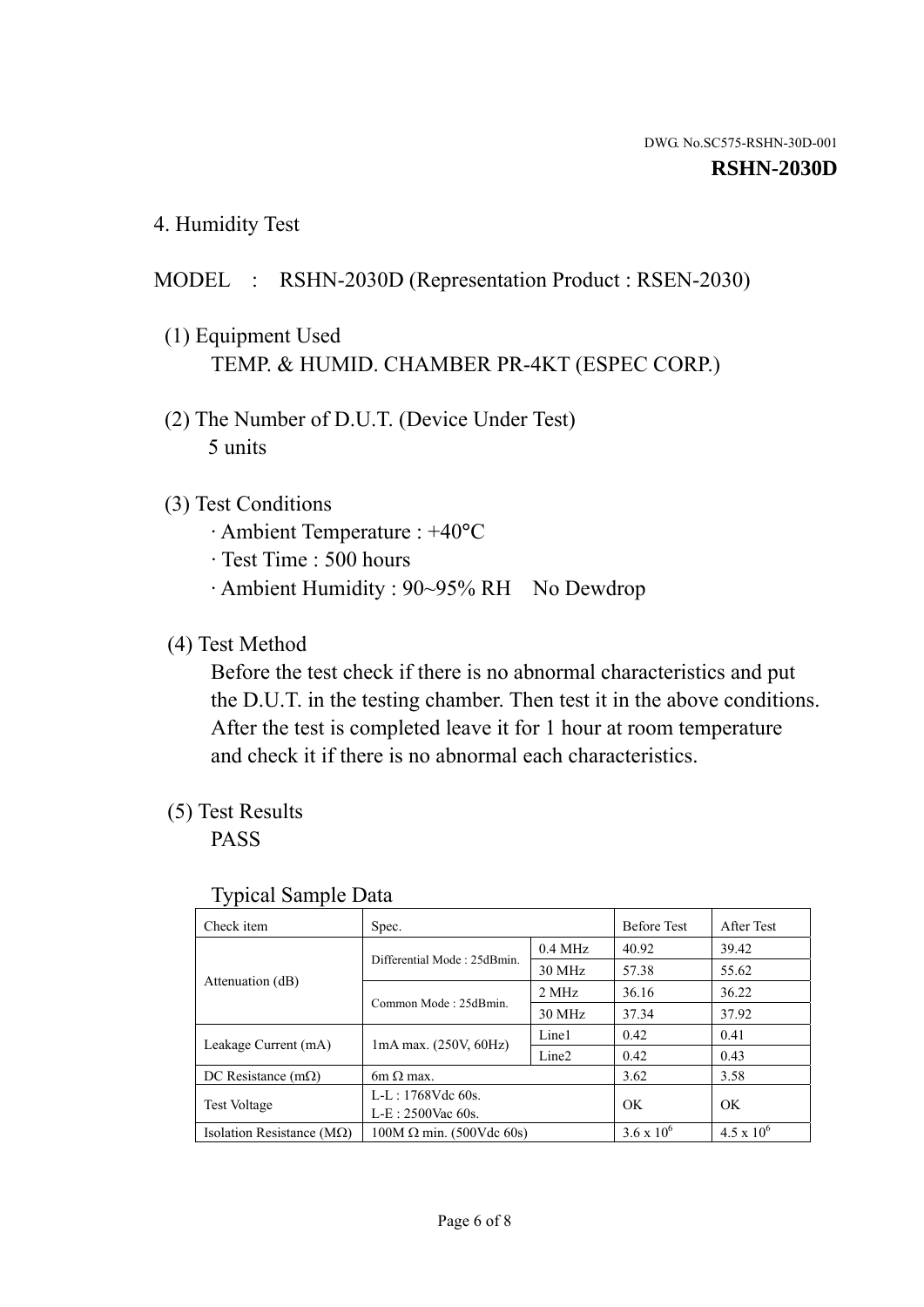5. High Temperature Resistance Test

# MODEL : RSHN-2030D (Representation Product : RSEN-2060)

- (1) Equipment Used TEMPERATURE CHAMBER PHH-300 ( ESPEC CORP.)
- (2) The Number of D.U.T. (Device Under Test) 5 units
- (3) Test Conditions
	- · Ambient Temperature : +55°C
	- · Test Time : 500 hours
	- · Operating : DC 60A
- (4) Test Method

 Before the test check if there is no abnormal characteristics and put the D.U.T. in the testing chamber. Then test it in the above conditions. After the test is completed leave it for 1 hour at room temperature and check it if there is no abnormal each characteristics.

(5) Test Results

PASS

| J 1                                                                |                                 |                   |                     |                     |
|--------------------------------------------------------------------|---------------------------------|-------------------|---------------------|---------------------|
| Check item                                                         | Spec.                           |                   | <b>Before Test</b>  | After Test          |
|                                                                    | Differential Mode: 25dBmin.     | $0.2$ MHz         | 57.86               | 58.52               |
|                                                                    |                                 | 30 MHz            | 52.04               | 51.94               |
| Attenuation (dB)                                                   | Common Mode: 25dBmin.           | 2 MHz             | 35.90               | 36.04               |
|                                                                    |                                 | 30 MHz            | 26.60               | 27.62               |
| Leakage Current (mA)                                               | $1mA$ max. $(250V, 60Hz)$       | Line1             | 0.45                | 0.46                |
|                                                                    |                                 | Line <sub>2</sub> | 0.46                | 0.46                |
| DC Resistance $(m\Omega)$                                          | $3m \Omega$ max.                |                   | 2.22                | 2.24                |
| $L-L: 1768Vdc$ 60s.<br><b>Test Voltage</b><br>$L-E: 2500$ Vac 60s. |                                 |                   | OK                  | OK                  |
|                                                                    |                                 |                   |                     |                     |
| Isolation Resistance ( $M\Omega$ )                                 | $100M \Omega$ min. (500Vdc 60s) |                   | $4.1 \times 10^{6}$ | $4.6 \times 10^{6}$ |

#### Typical Sample Data